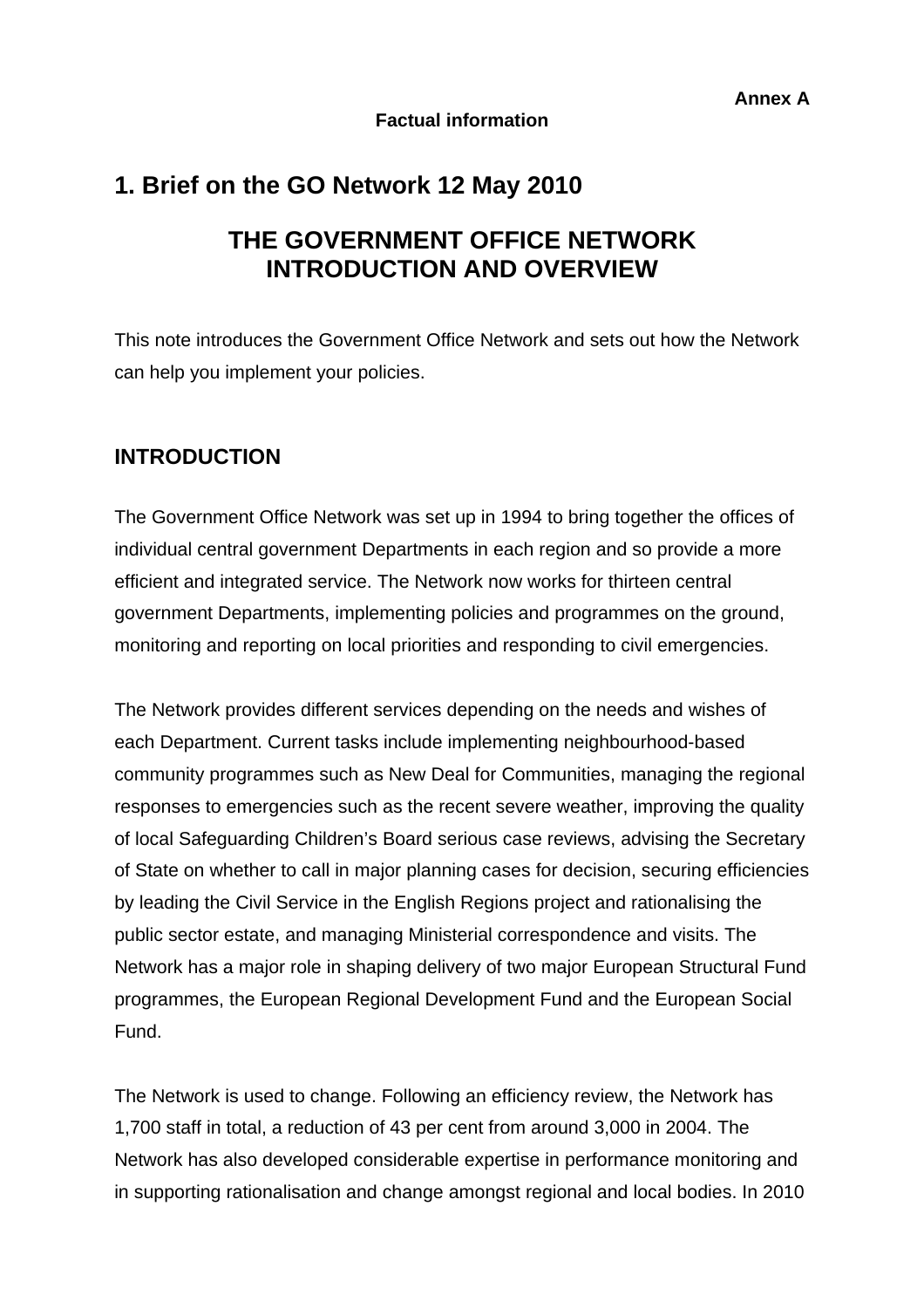an Ipsos Mori stakeholder survey rated the Network as in the top 25 per cent of public service organisations.

Annex A provides further organisational information.

# **THE RATIONALE FOR THE GO NETWORK**

The Network provides central government with a flexible capacity - teams which support the local delivery of complex multi-agency programmes. The Network's remit changes over time, depending on the policies and priorities of the government of the day. It is staffed by Departmental civil servants from Whitehall and can respond quickly to new functions or requirements.

One of the strengths of the Network is the relationship it has built up with local authorities, voluntary groups, businesses, agencies and individual communities in the regions – all bodies that central government needs or wants to work with. The Network is able to align government programmes locally to improve their effectiveness and reduce costs and duplication. The Network also provides Ministers and officials with feedback on the impact and effectiveness of policies. In emergencies Government Offices co-ordinate responses to floods and other civil crises in support of COBR (Cabinet Office Briefing Room) meetings.

## **IMPLEMENTING YOUR COMMITMENTS**

The Network works for Sponsor Departments to help implement manifesto commitments. Individual offices are experienced in customising implementation to reflect the characteristics of regions and localities.

Building on our understanding of your manifesto commitments there are a number of areas where we think we can help you.

Securing major **efficiencies** across the public sector by:

• streamlining the regional tier of Government – this includes abolition of the Government Office for London and rationalising the public sector including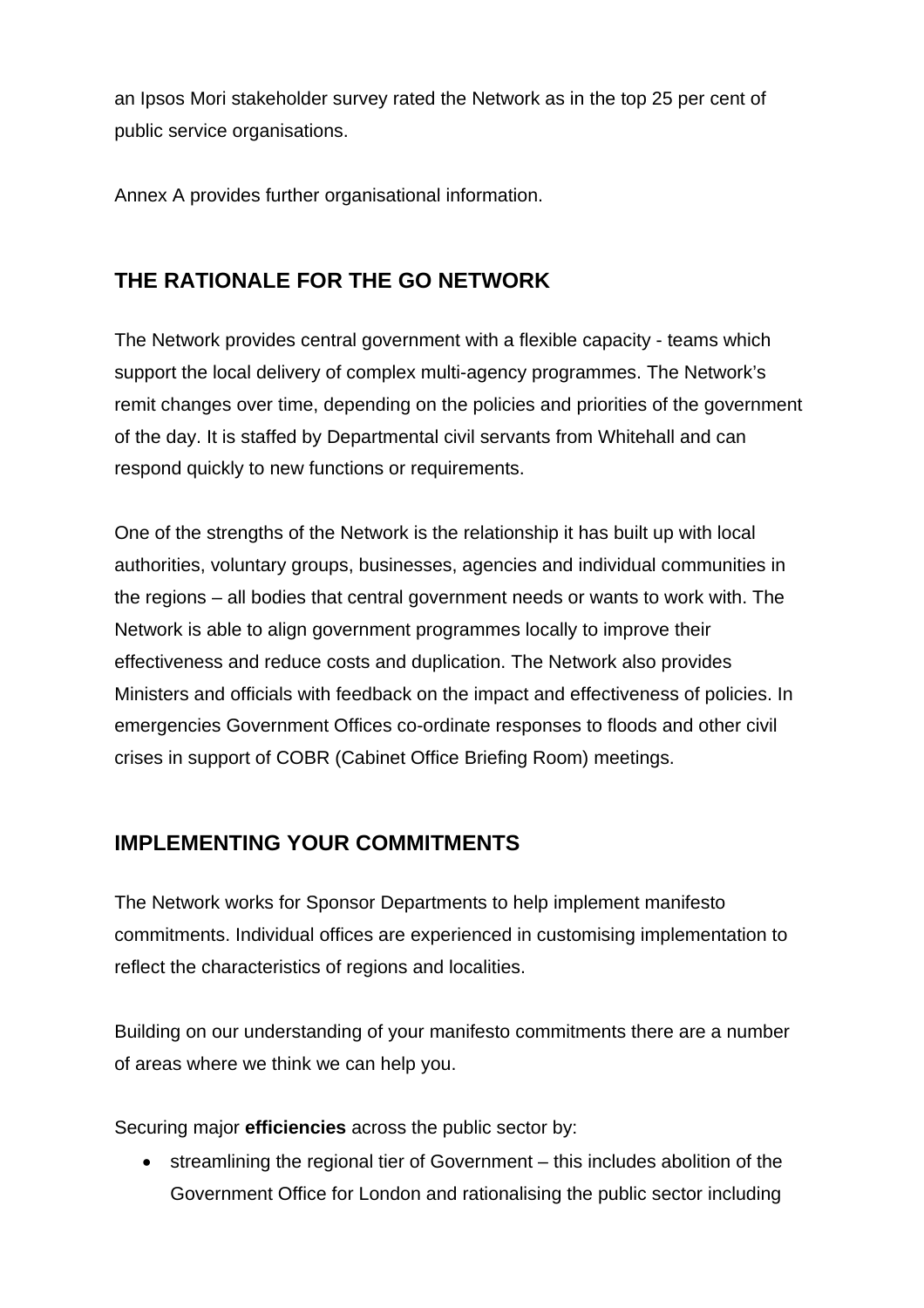economic development; quangos; regional planning and new arrangements on Regional Development Agencies

- joining up public services by ensuring effective collaboration between agencies at local levels and ensuring that national policies are firmly rooted in local reality
- rethinking performance management and intervention with fewer targets and less bureaucracy
- supporting the relocation of civil servants away from the expensive London estate, rationalising the civil estate, leading the Civil Service in the English Regions programme (which gets joint working and a common identity across Whitehall organisations)

Supporting **devolution** of services to:

- bring them closer to communities and users;
- extend powers to city regions;
- build the "Big Society"
- strengthen implementation capacity at the local and strategic levels

**Acting flexibly** to address Government priorities from across Whitehall, whether they are climate change, child protection or youth unemployment.

**When you visit the regions, Government Offices, working with Departments, will provide briefing on the area and on policy issues and support from an experienced official who knows the patch.**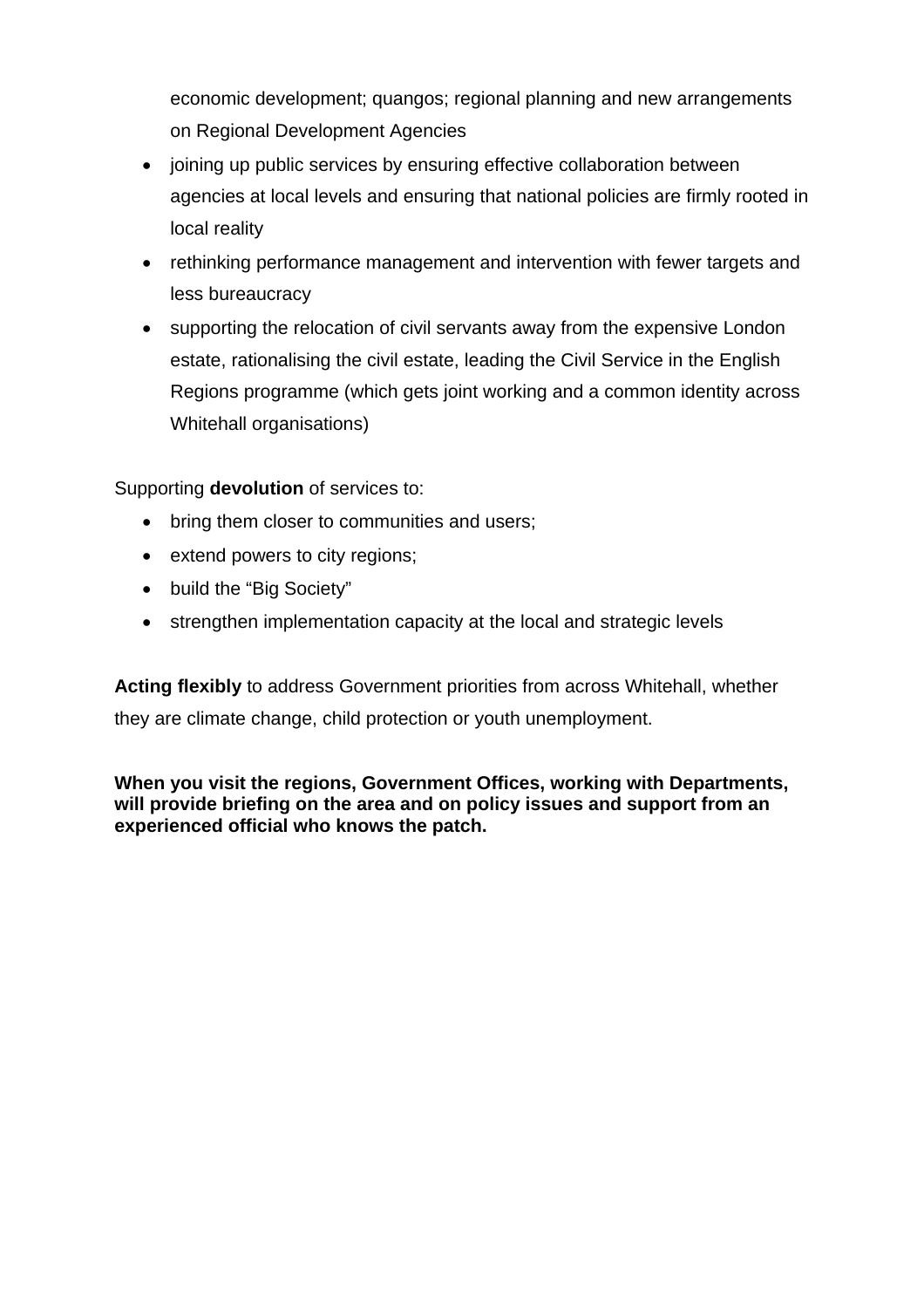# **ANNEX A: ORGANISATIONAL INFORMATION**

### **Governance**

Ministerial responsibility for the GO network lies with the Minister of State, DCLG. Peter Housden, Permanent Secretary, DCLG is the Accounting Officer for the Network and Joe Montgomery, Director General, Regions and Communities acts as Additional Accounting Officer.

### **Sponsor departments**

- Cabinet Office
- Communities and Local Government
- Department for Business, Innovation and Skills
- Department for Children, Schools and Families
- Department for Culture, Media and Sport
- Department of Energy and Climate Change
- Department for Environment, Food and Rural Affairs
- Department of Health
- Department for Transport
- Department for Work and Pensions
- Her Majesty's Treasury
- Home Office
- Ministry of Justice

### **Staffing**

The Government Office Network has 1,700 staff (FTE), down from around 3,000 in 2004. Staff are drawn from, and remain, citizens of seven of the Sponsor Departments.

### **Funding**

The Network is funded through a single mechanism with 11 of the Sponsor Departments pooling resources. In addition to their resource contribution, DCLG provide finance, HR and estate services to the Network.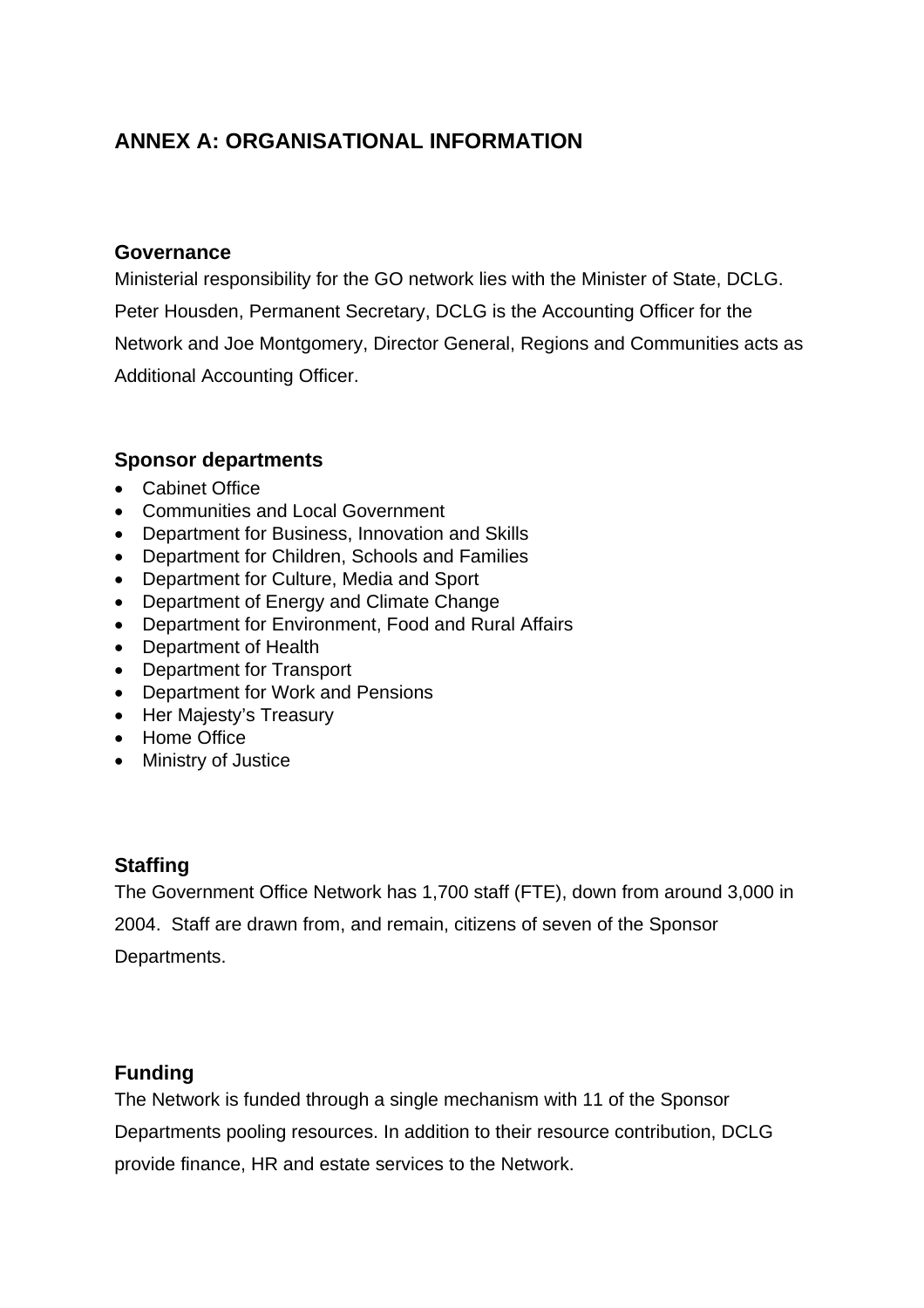Administration budget: In 2010-11, the Network's overall administration budget is £118m (reduced from £139m in 2004 – a reduction of 15 per cent) made up from contributions from its Sponsor Departments.



## **Departmental contributions to GOs in 2010-11**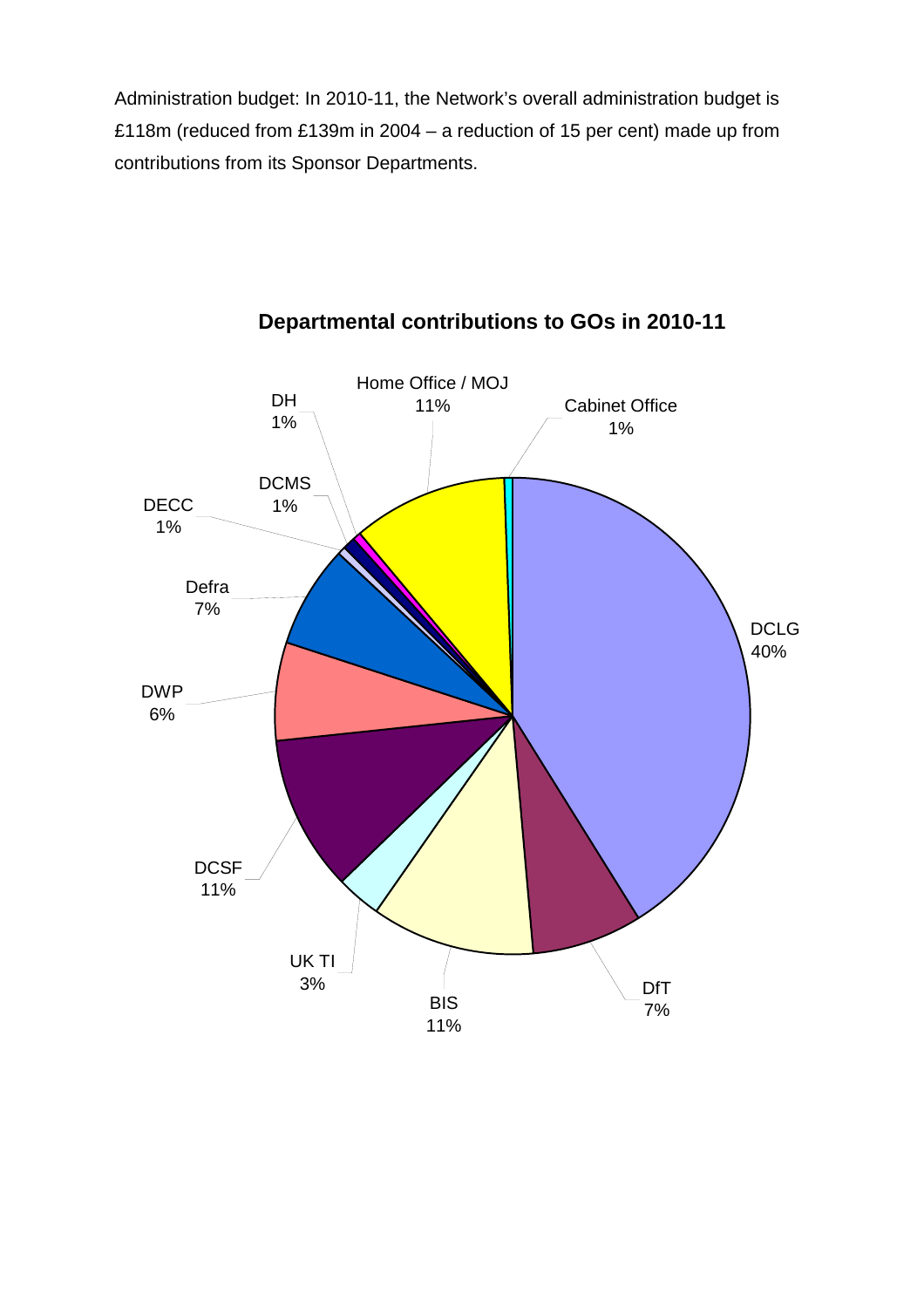**Programme budget:** In 2009-10 the Network oversees the expenditure of £241m of programme money for sponsor departments. This is broken down as follows: